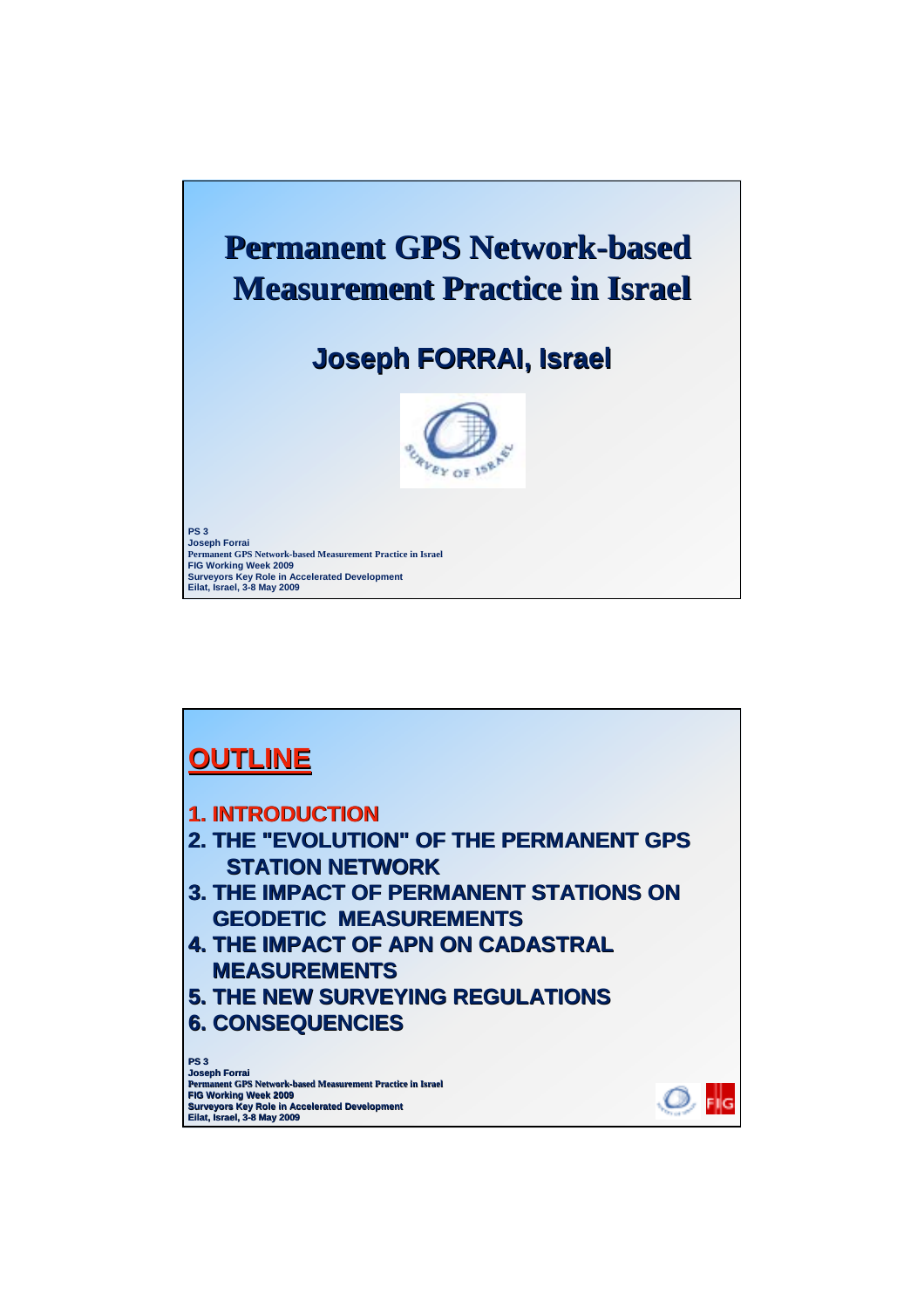

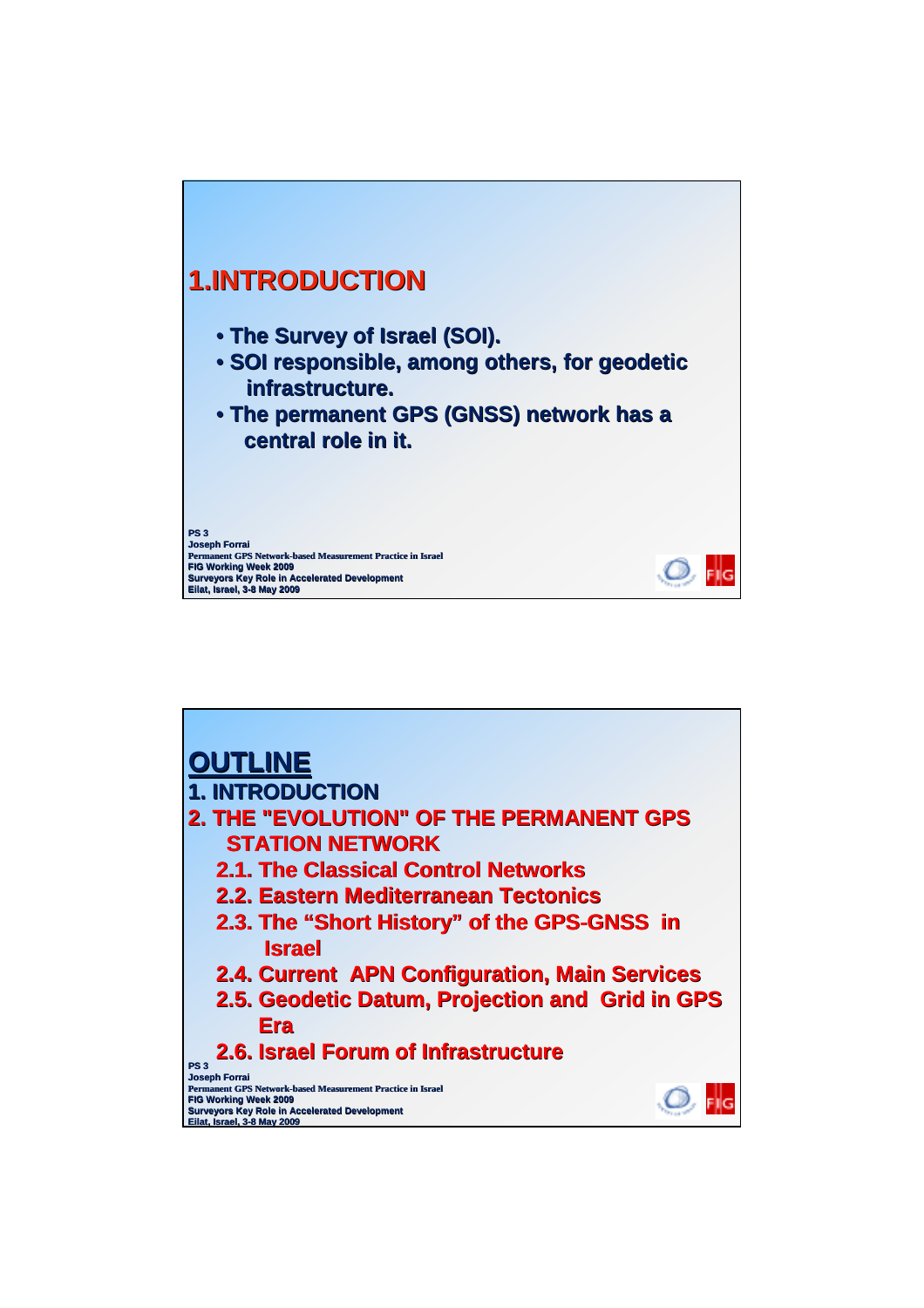

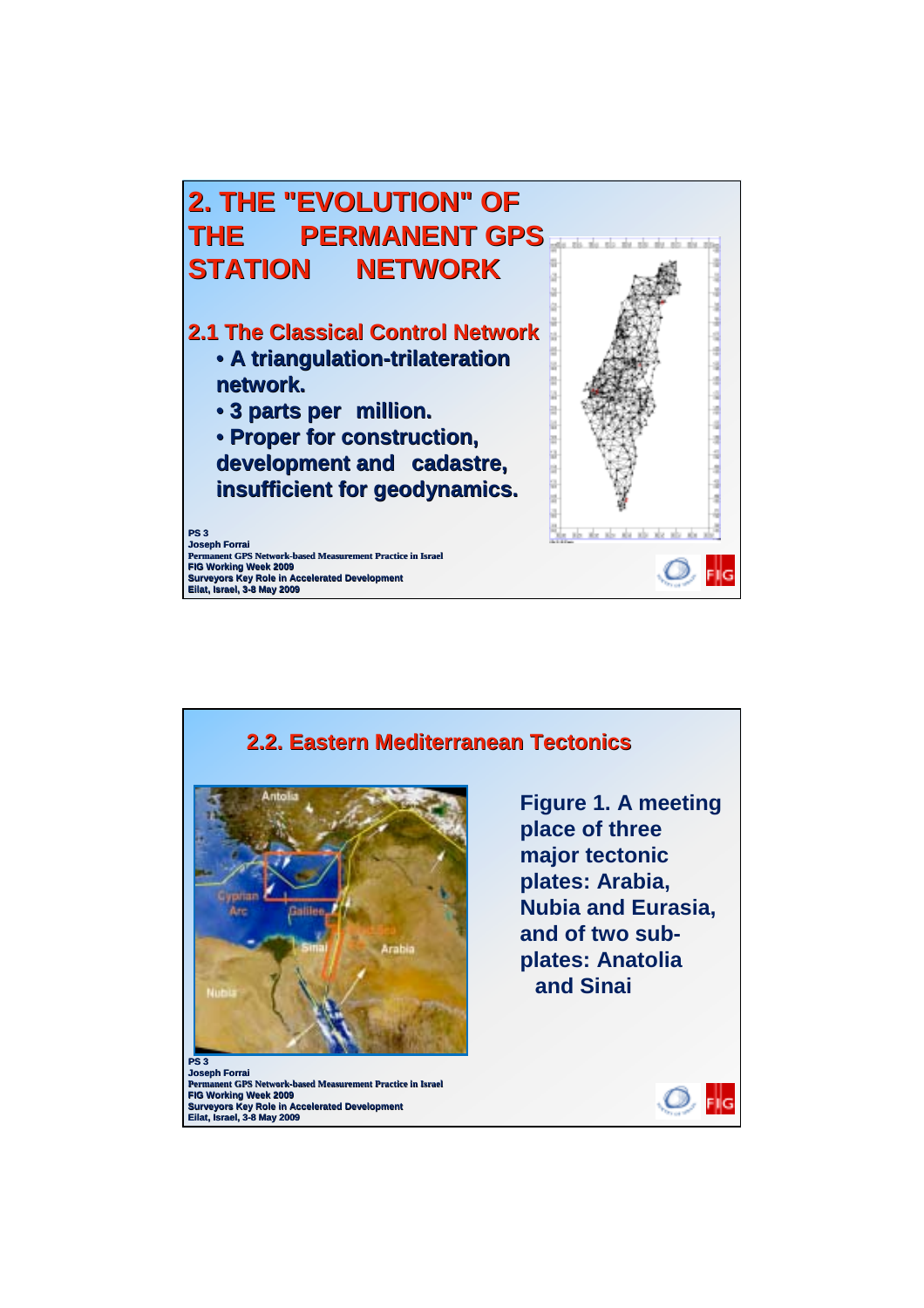

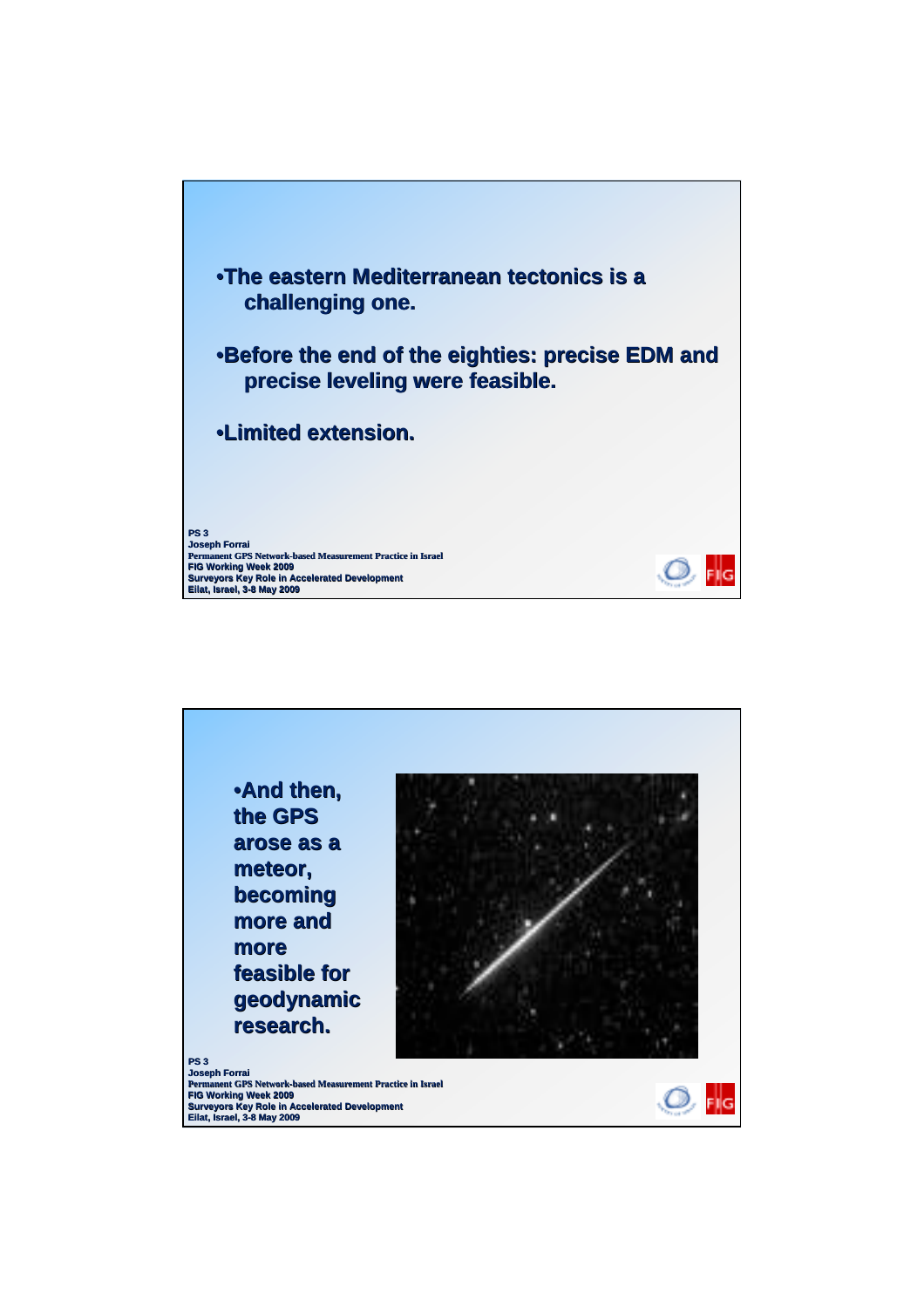

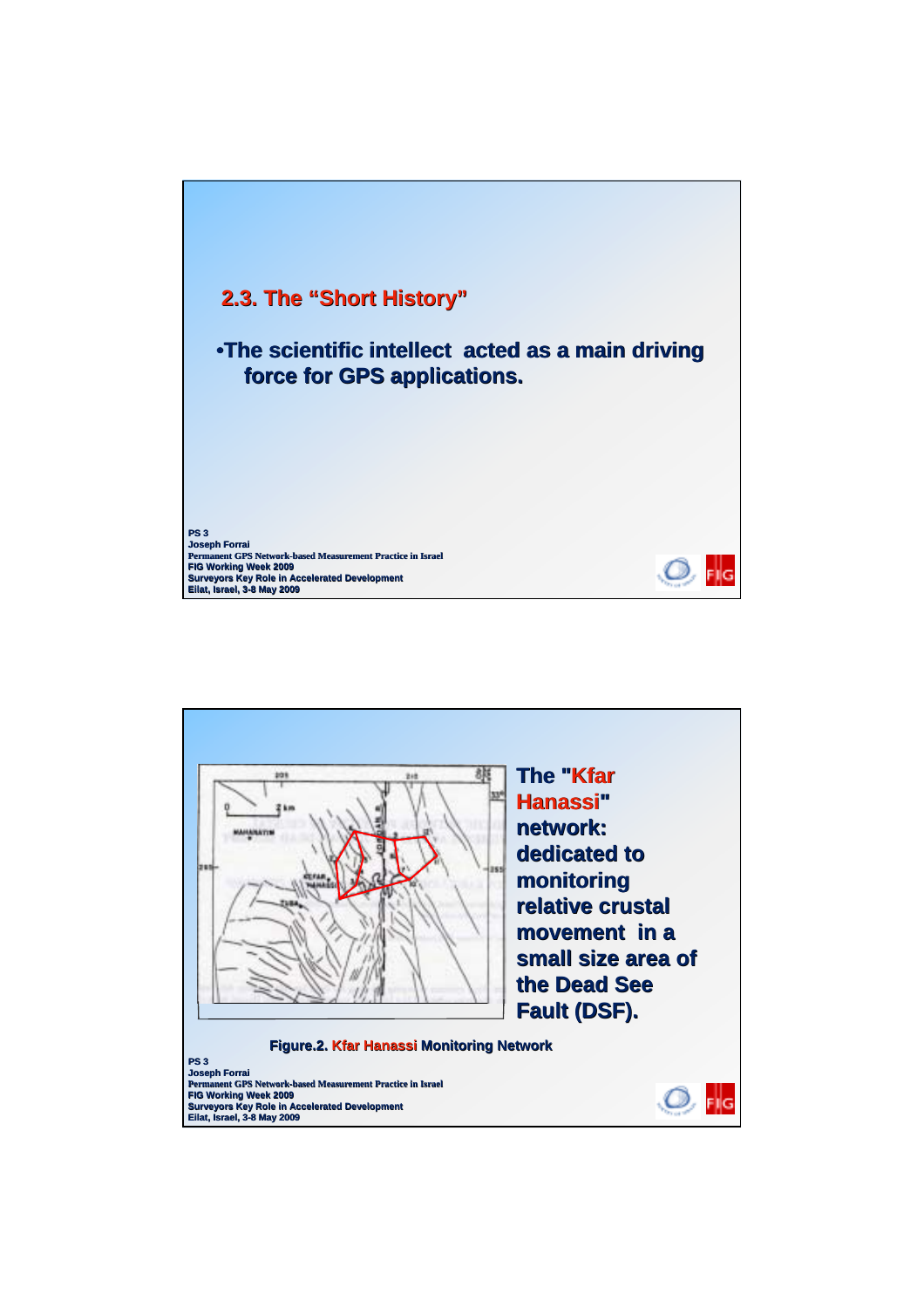

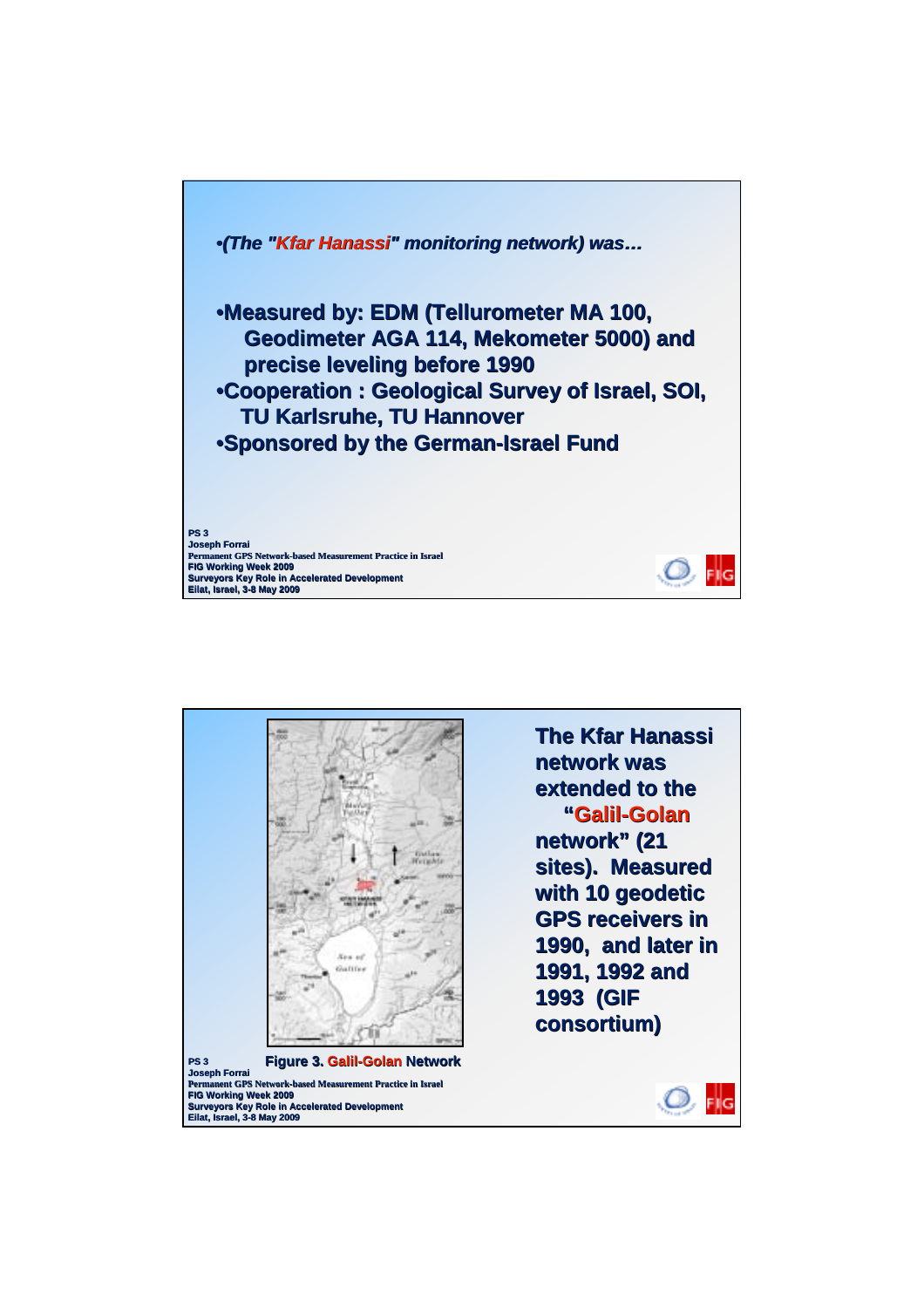

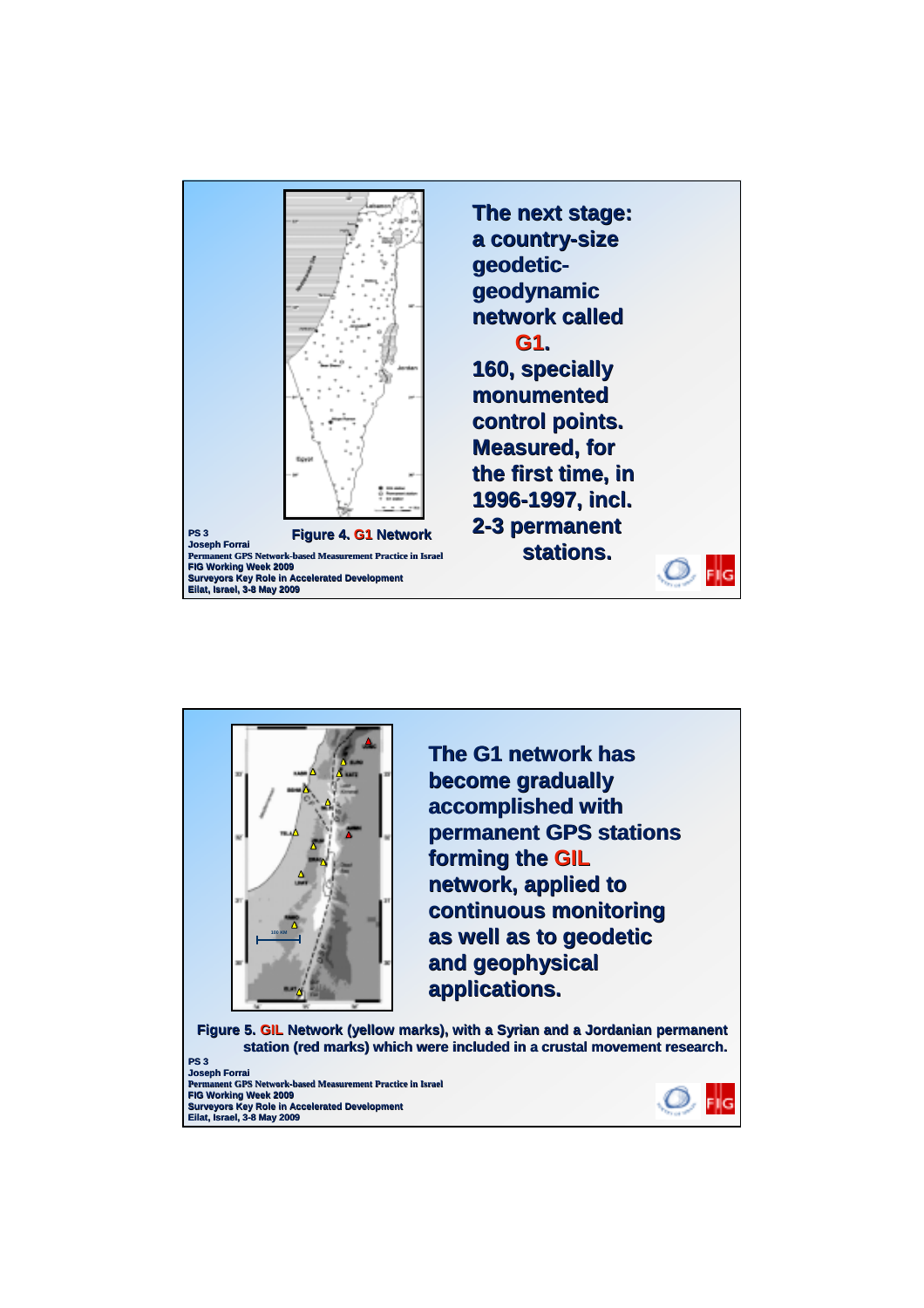

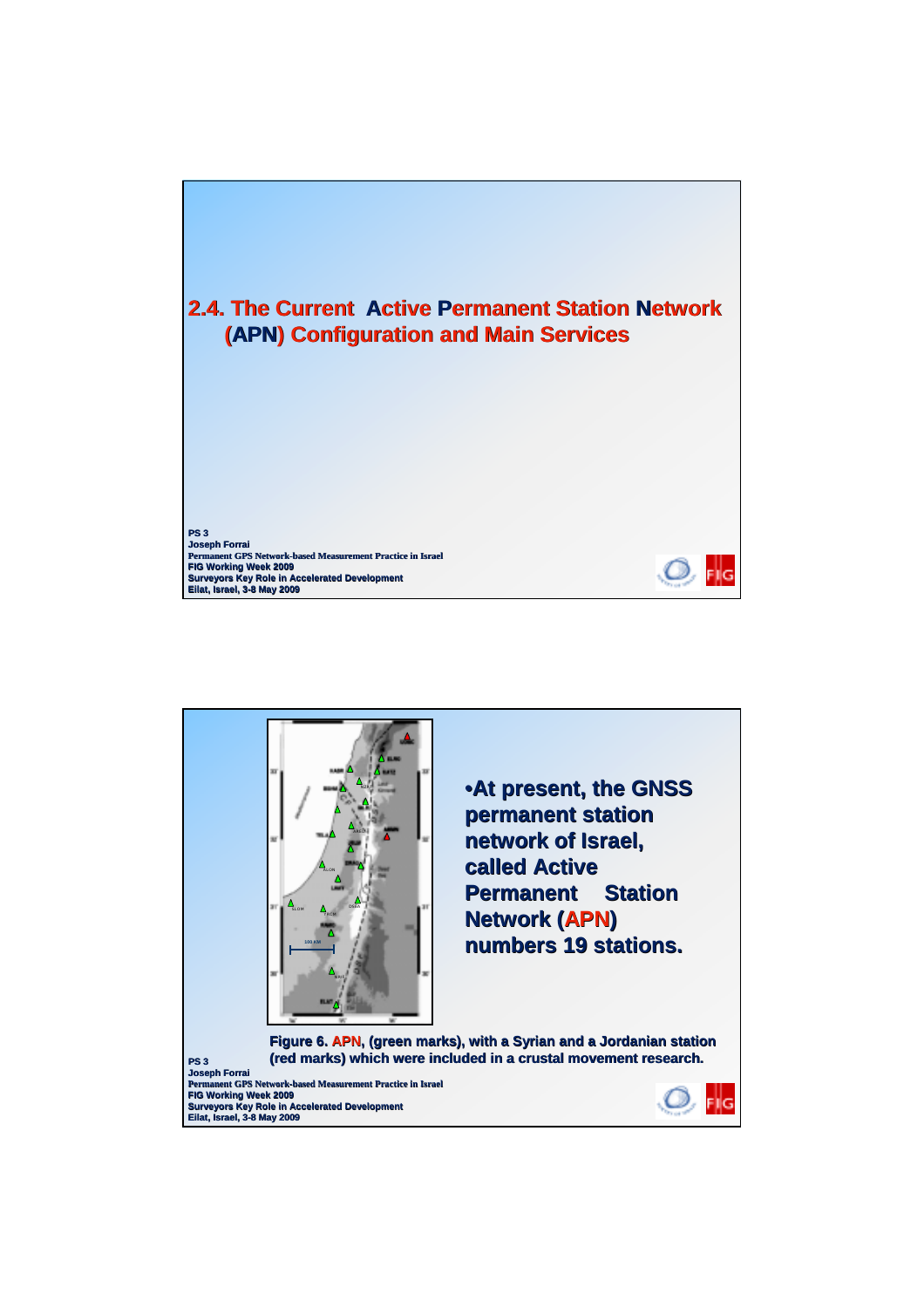

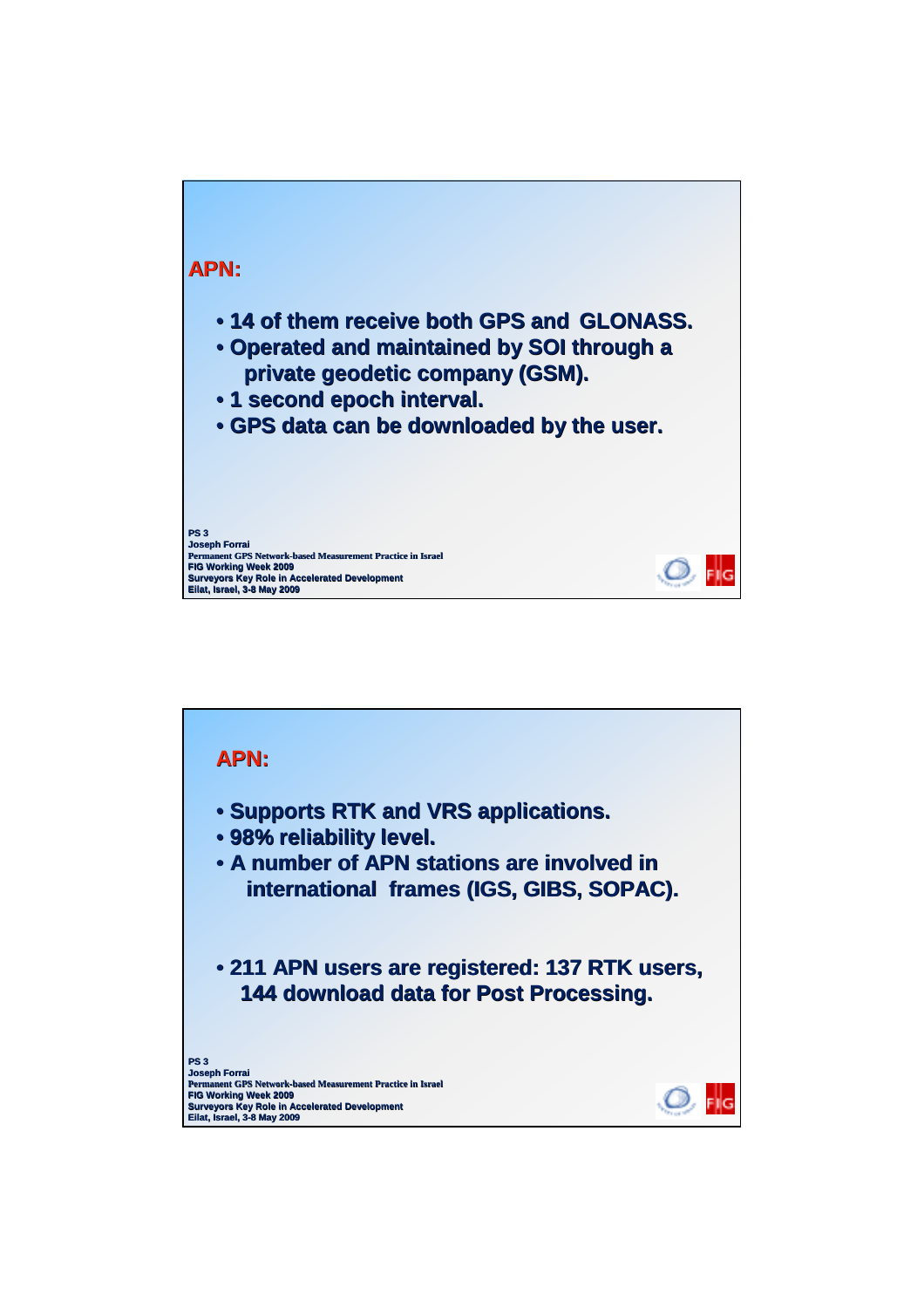

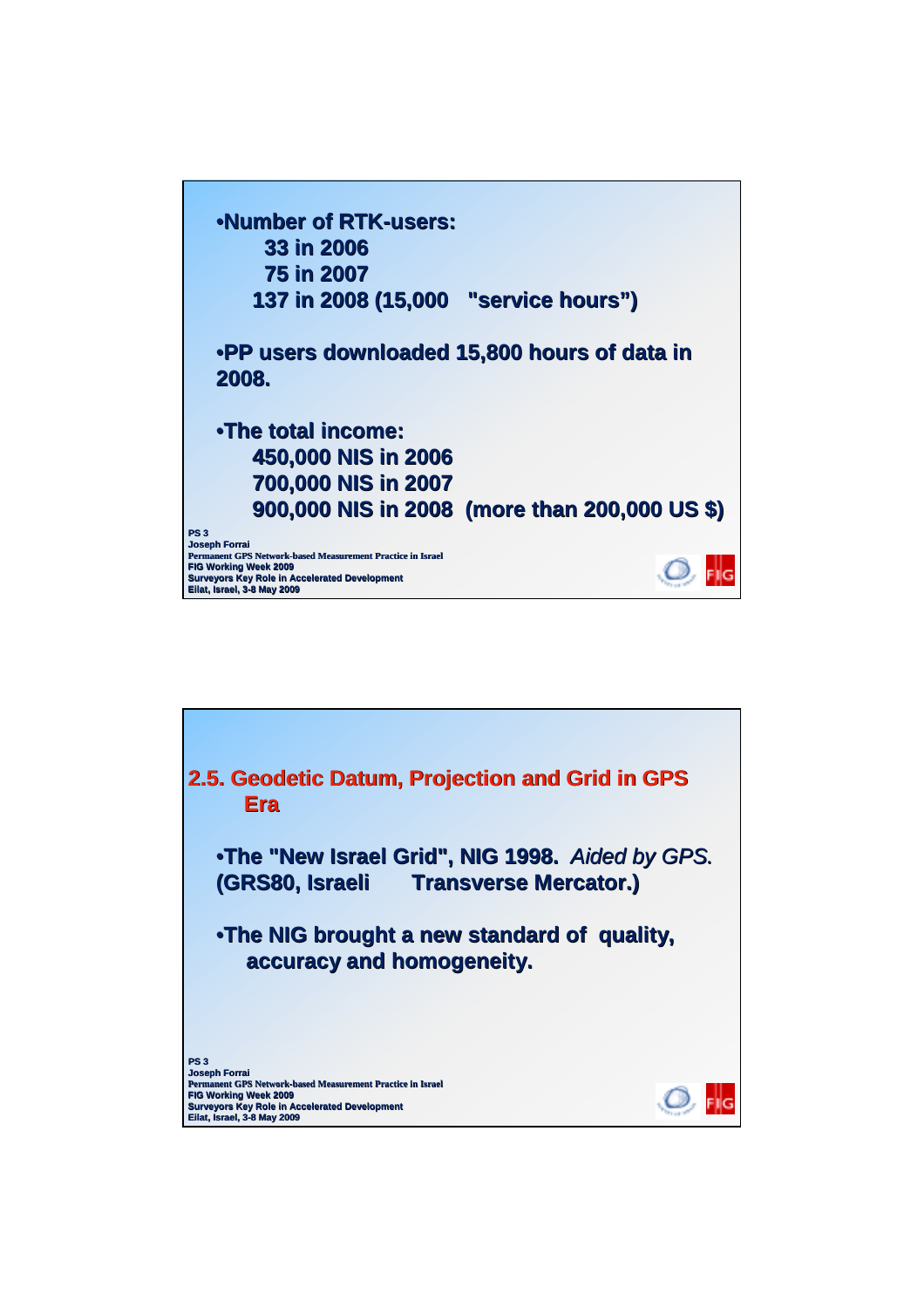

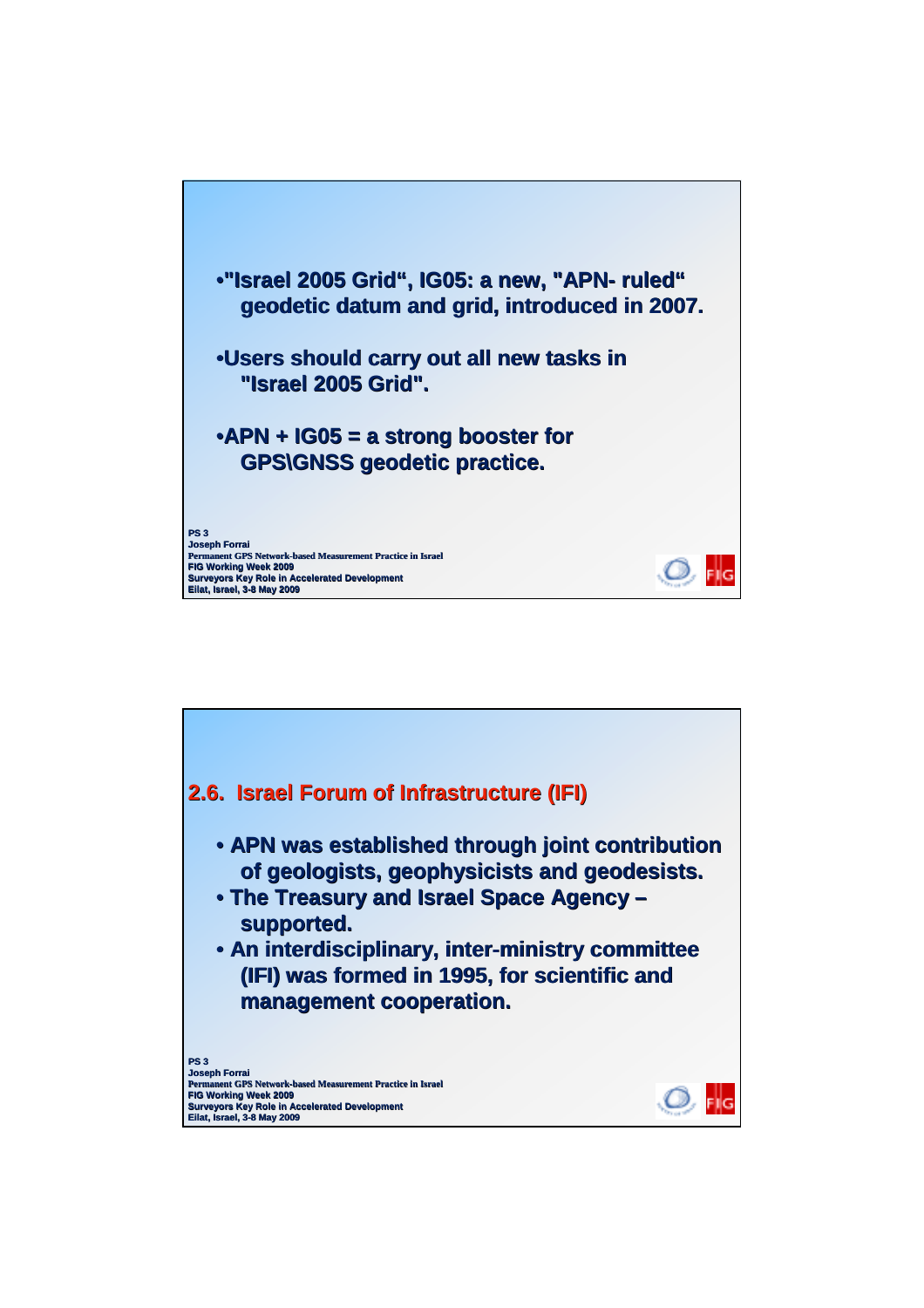

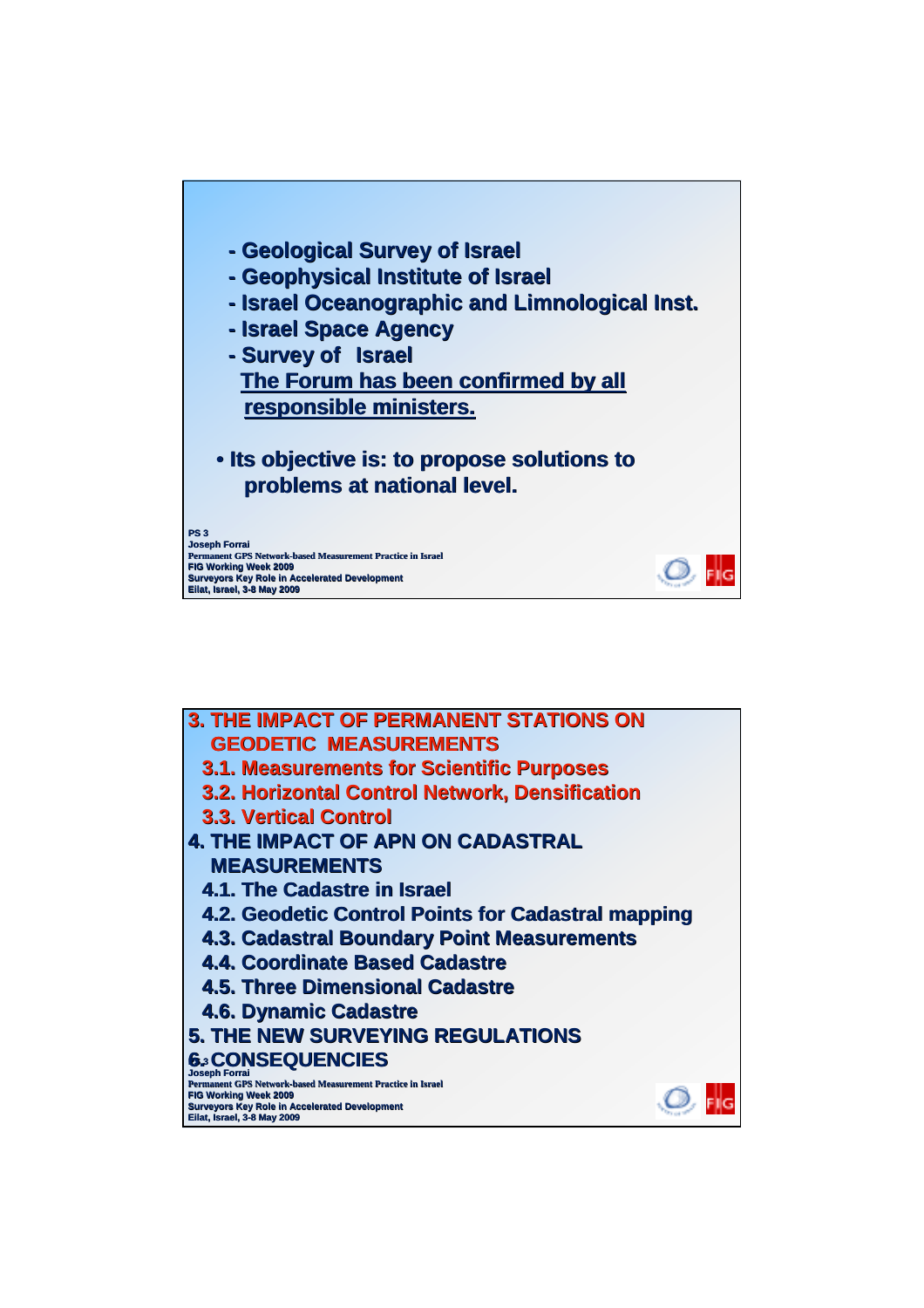

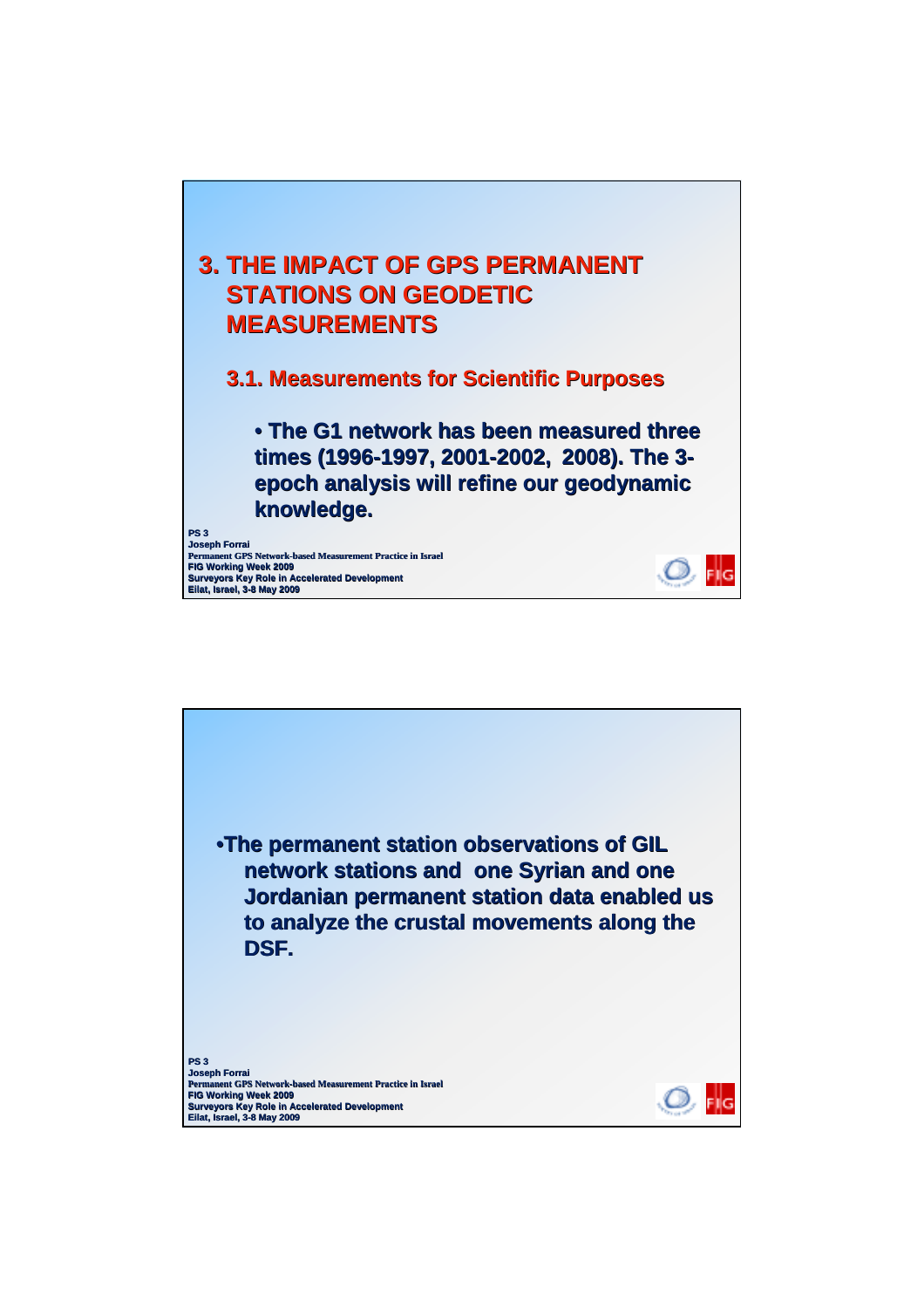

**Joseph Forrai Permanent GPS Network-based Measurement Practice in Israel FIG Working Week 2009 Surveyors Key Role in Accelerated Development Eilat, Israel, 3-8 May 2009**



Ö,

 $FIG$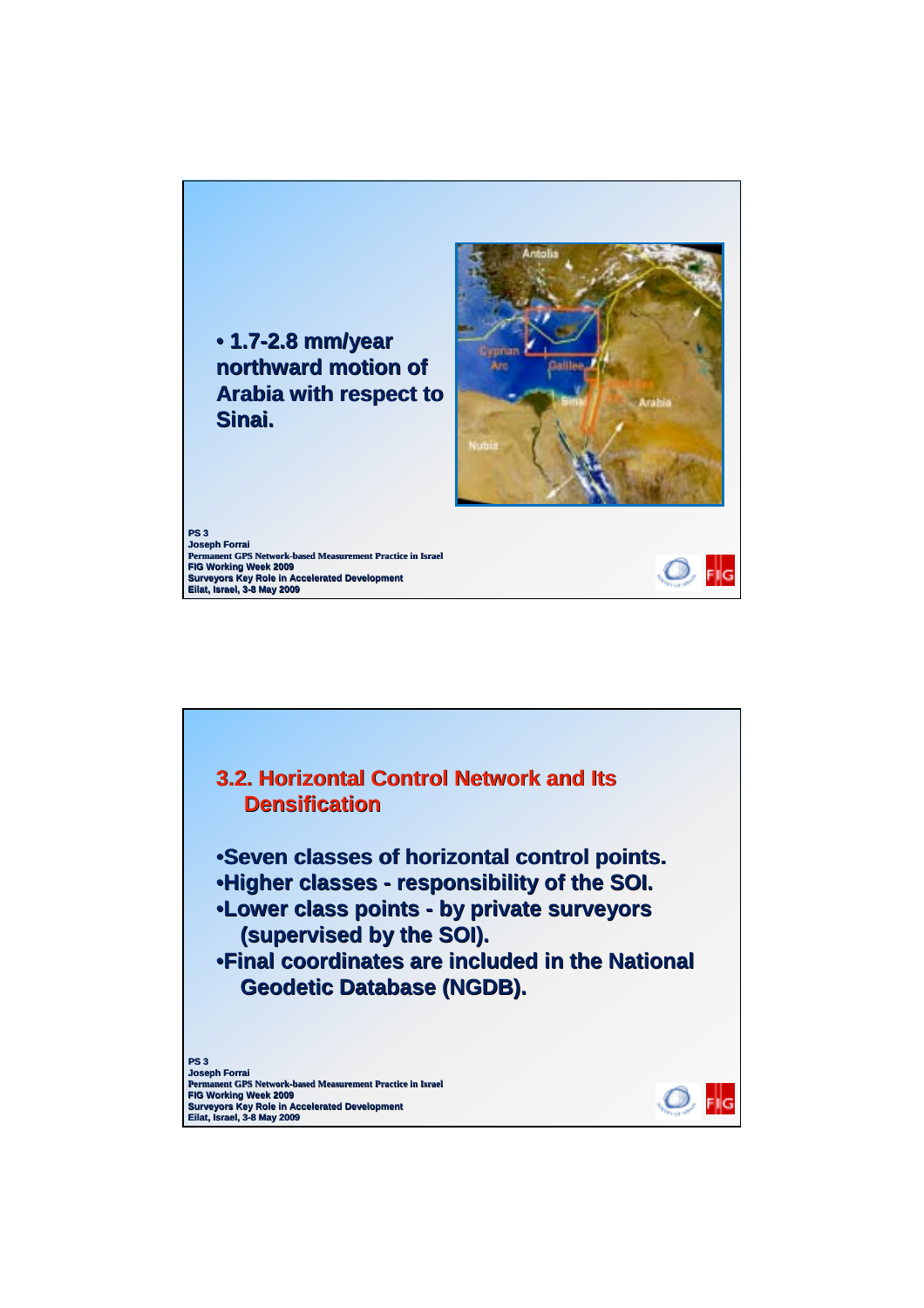

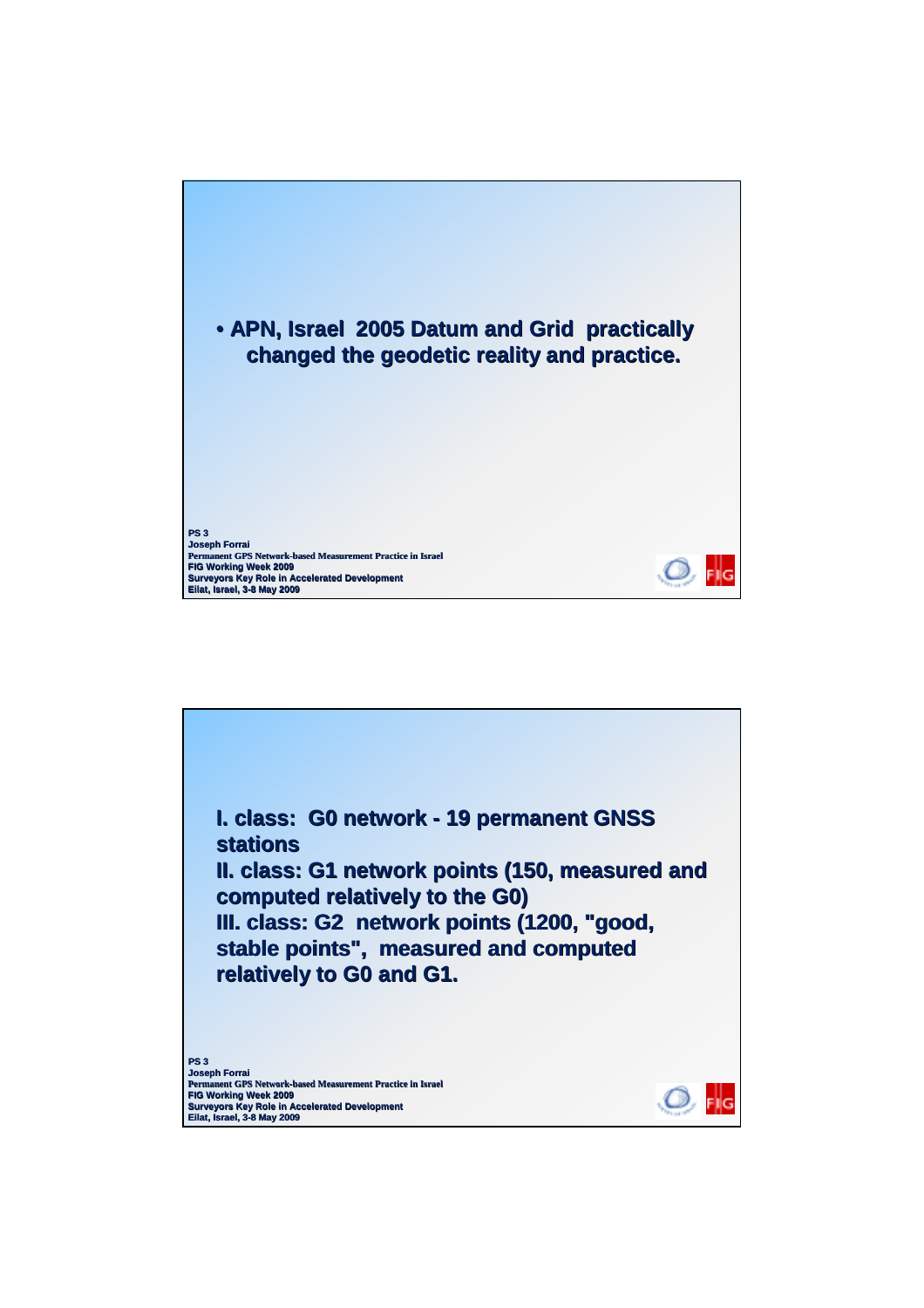

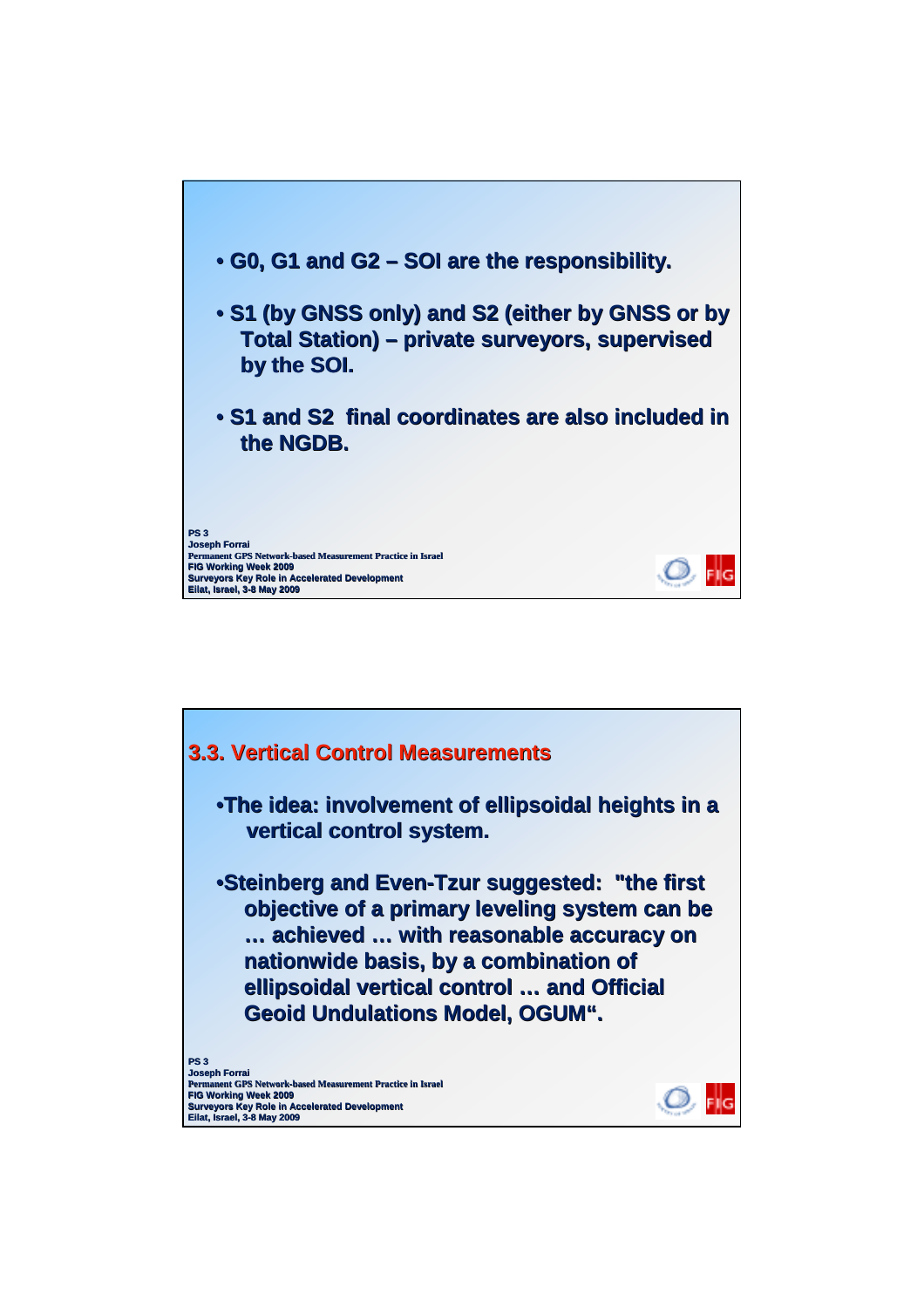

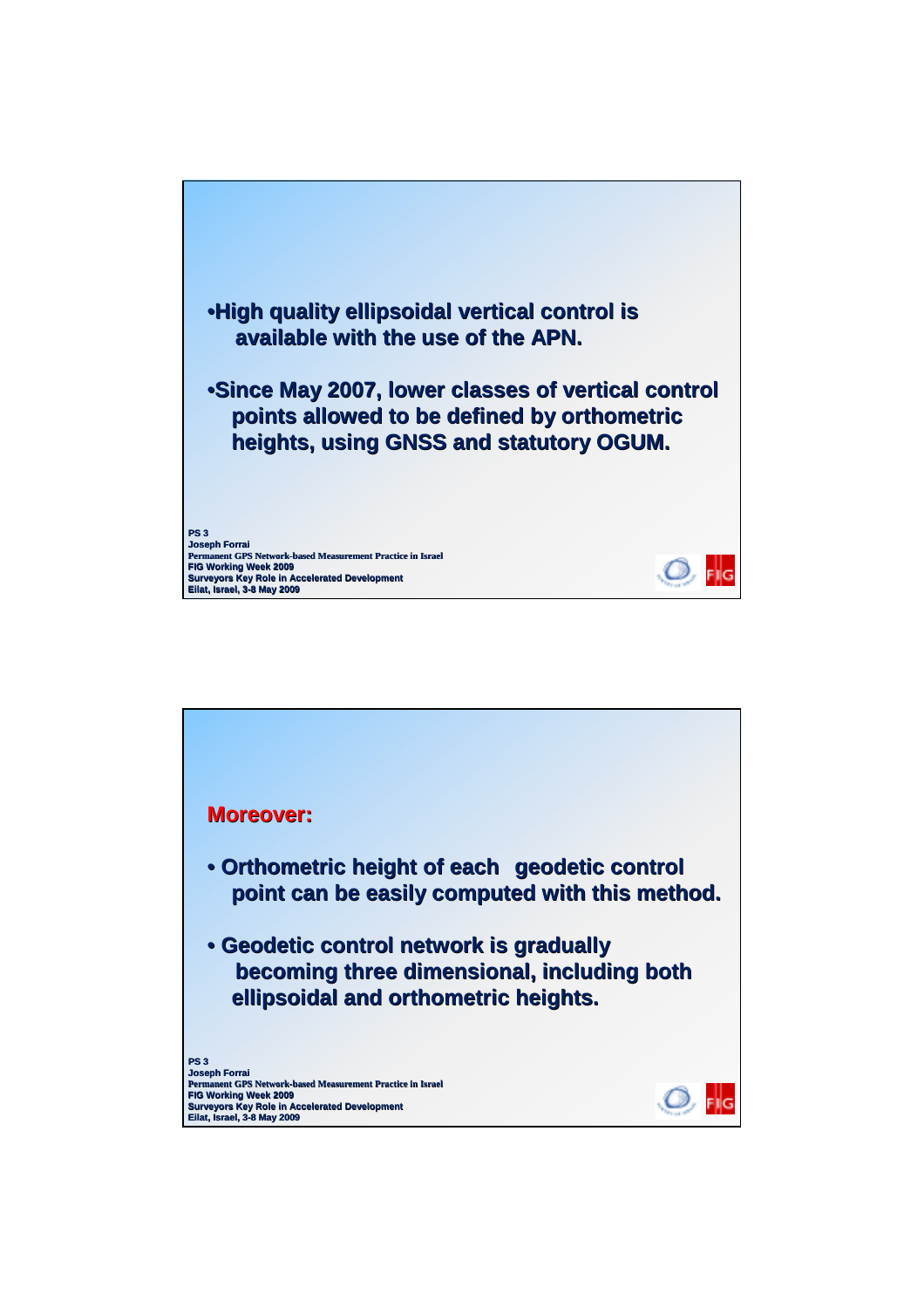**3. THE IMPACT OF PERMANENT STATIONS ON GEODETIC MEASUREMENTS 3.1. Measurements for Scientific Purposes 3.2. Horizontal Control Network, Densification 3.3. Vertical Control 3.3. Vertical Control 4. THE IMPACT OF APN ON CADASTRAL MEASUREMENTS 4.1. The Cadastre in Israel 4.1. The Cadastre in Israel 4.2. Geodetic Control Points for Cadastral mapping 4.3. Cadastral Boundary Point Measurements 4.4. Coordinate Based Cadastre 4.5. Three Dimensional Cadastre 4.6. Dynamic Cadastre 5. THE NEW SURVEYING REGULATIONS PS 3 6. CONSEQUENCIES 6. CONSEQUENCIES Joseph Forrai Permanent GPS Network-based Measurement Practice in Israel FIG Working Week 2009** Ö, FliG **Surveyors Key Role in Accelerated Development Eilat, Israel, 3-8 May 2009**

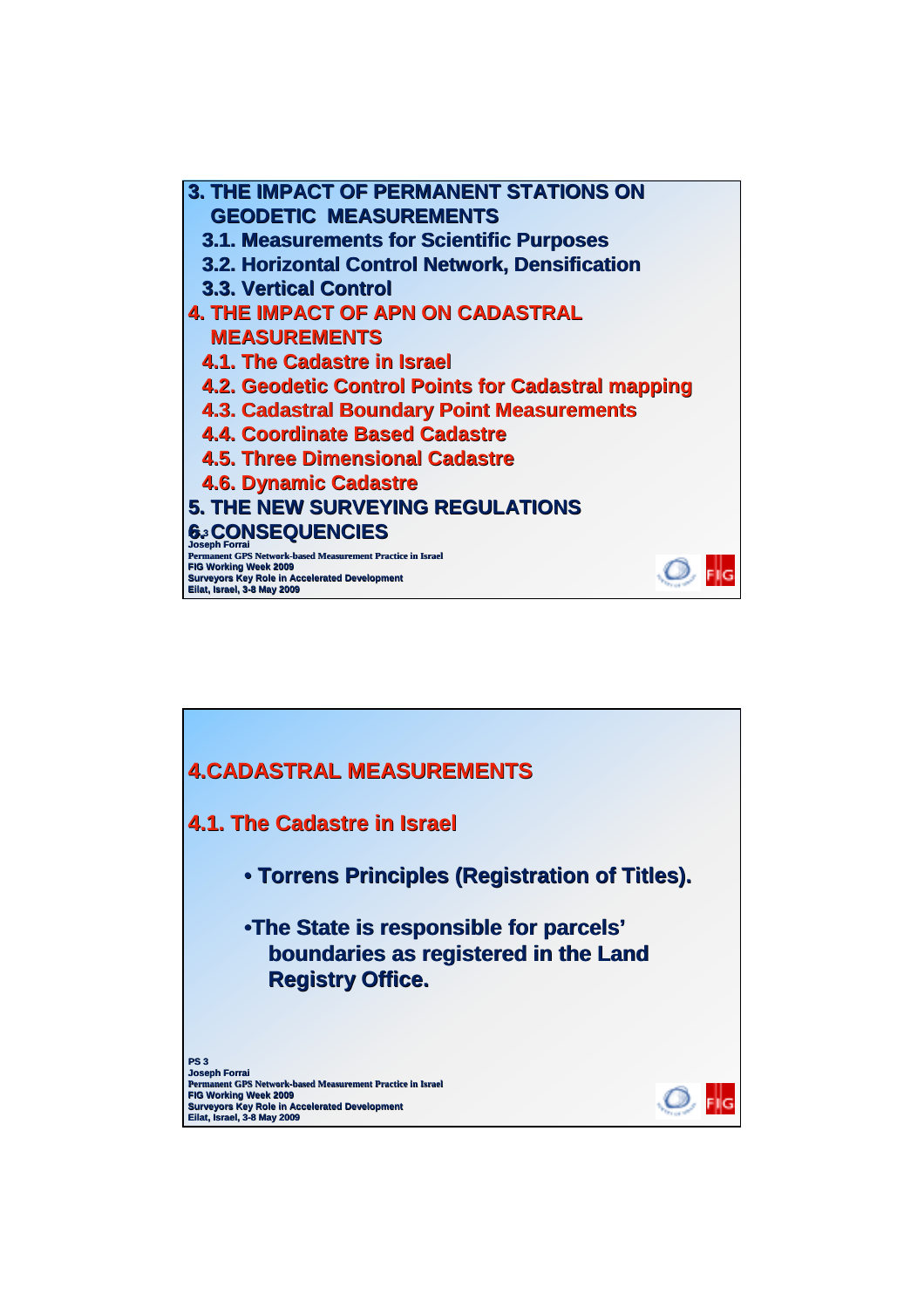

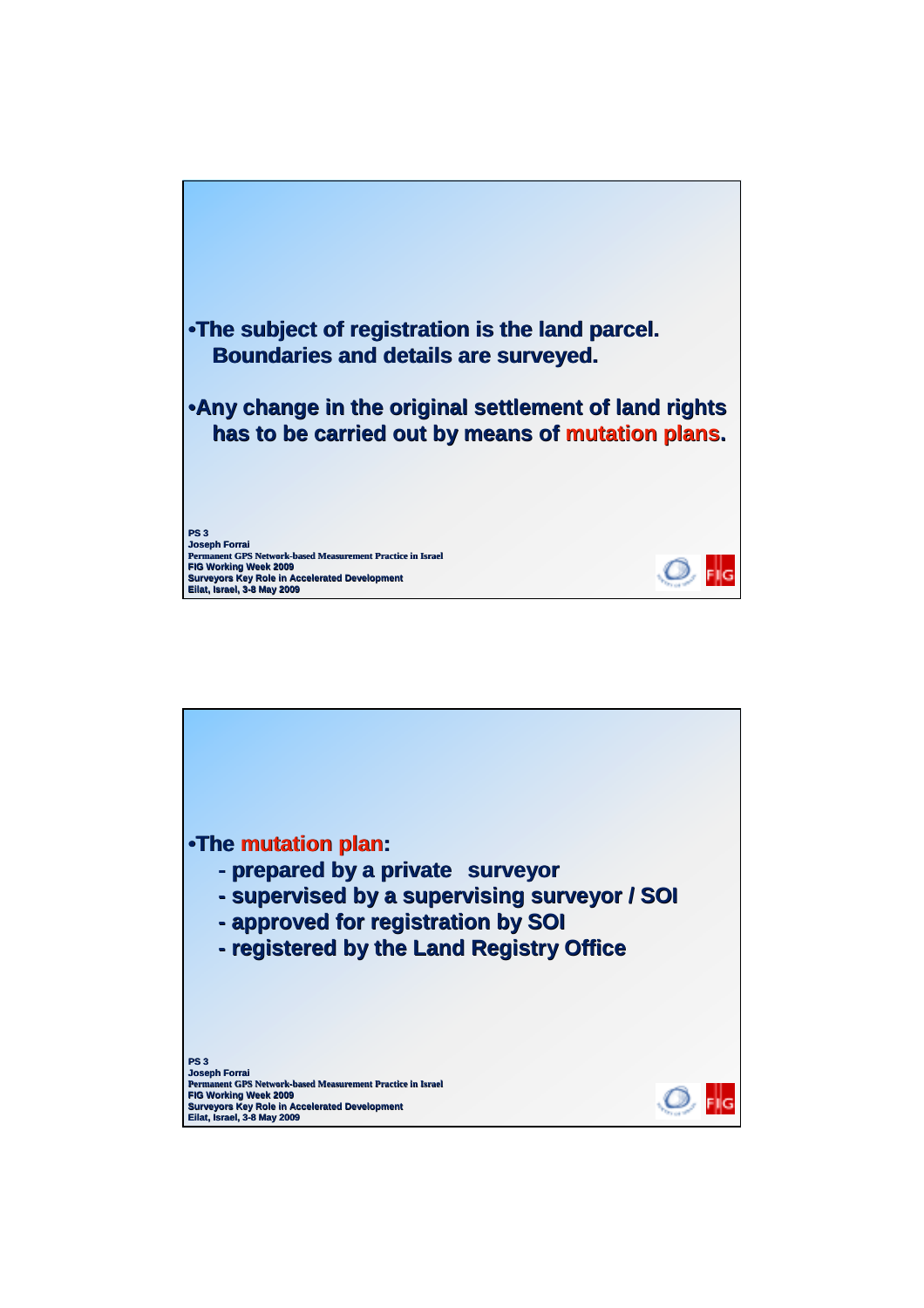

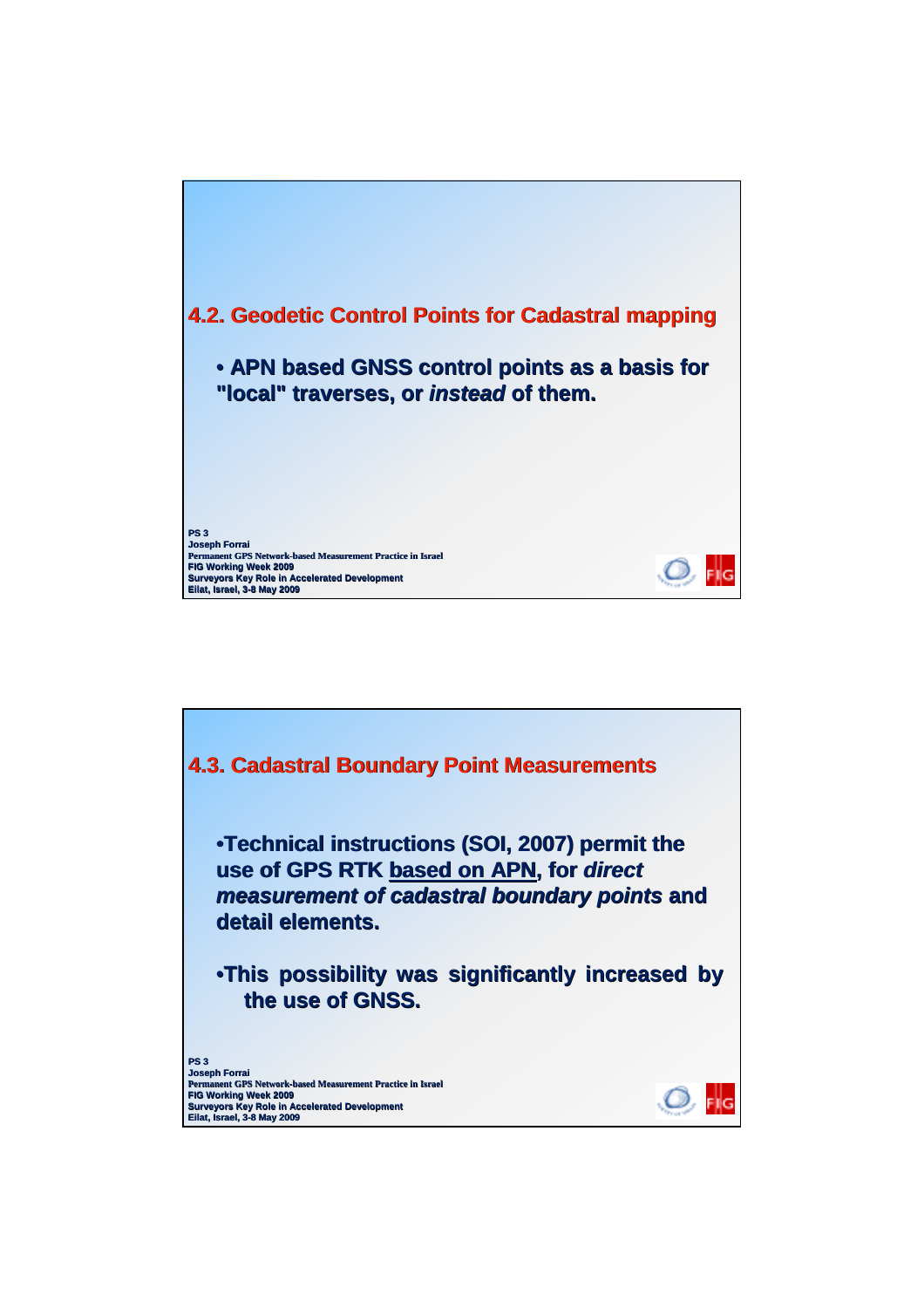

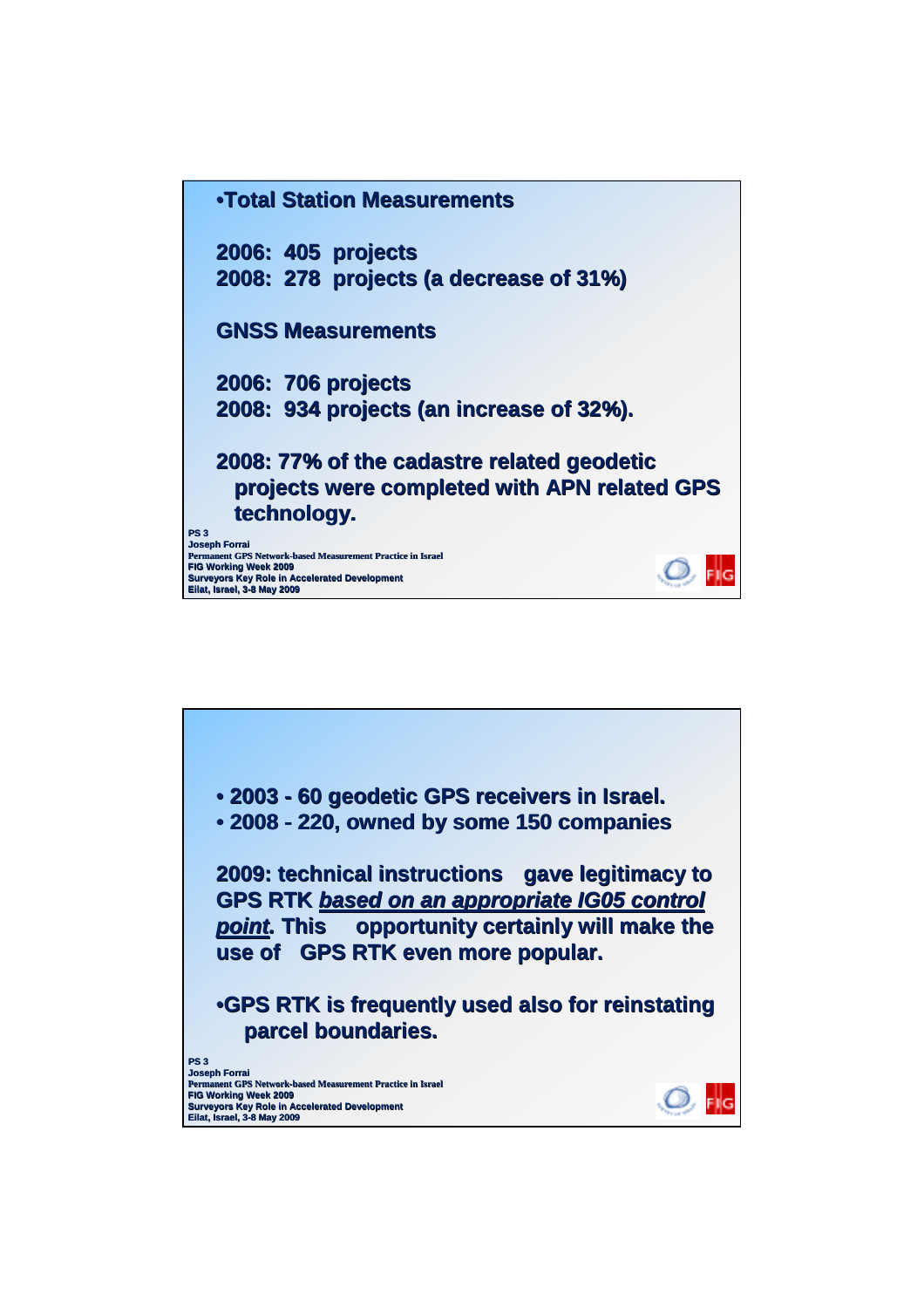

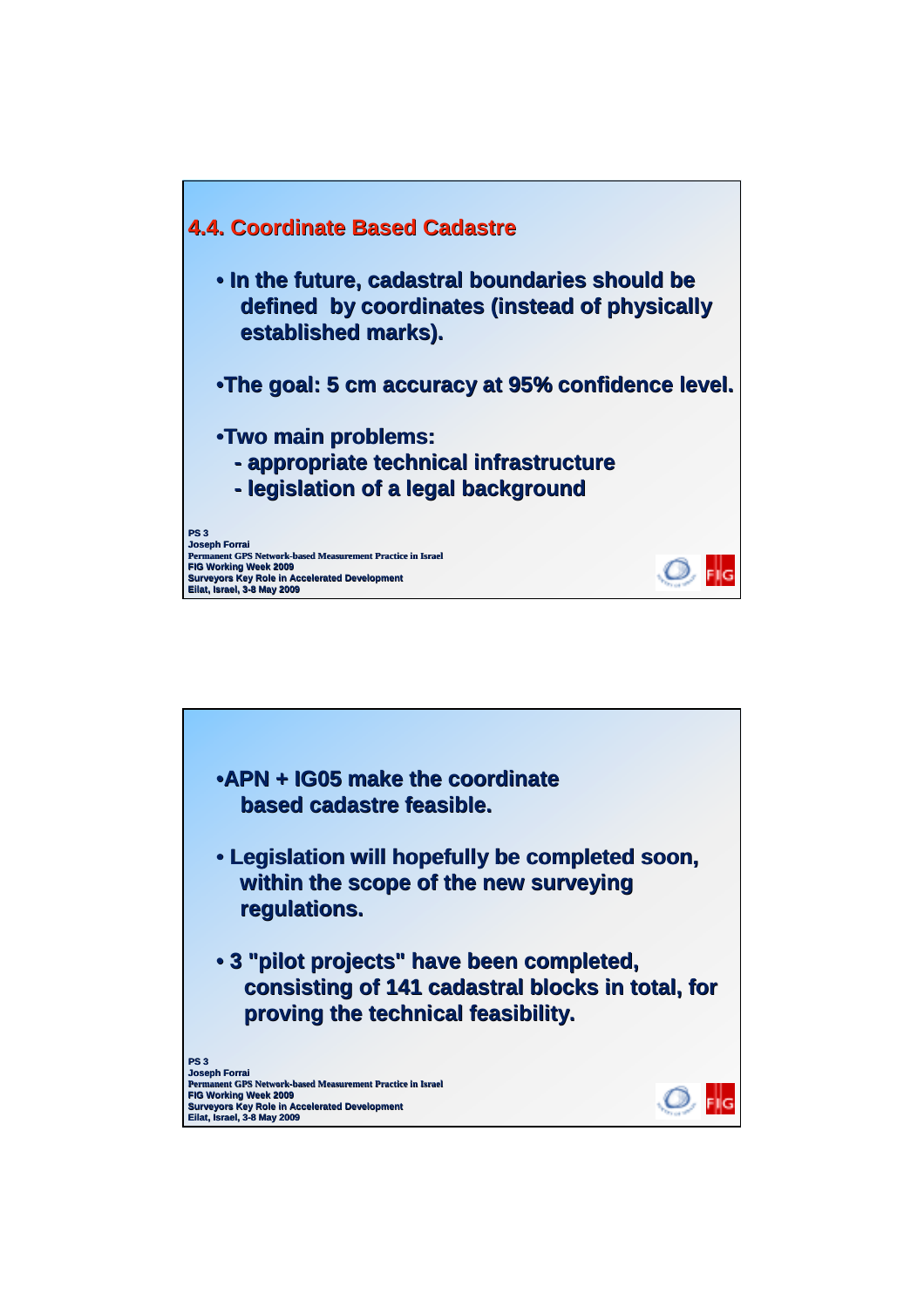

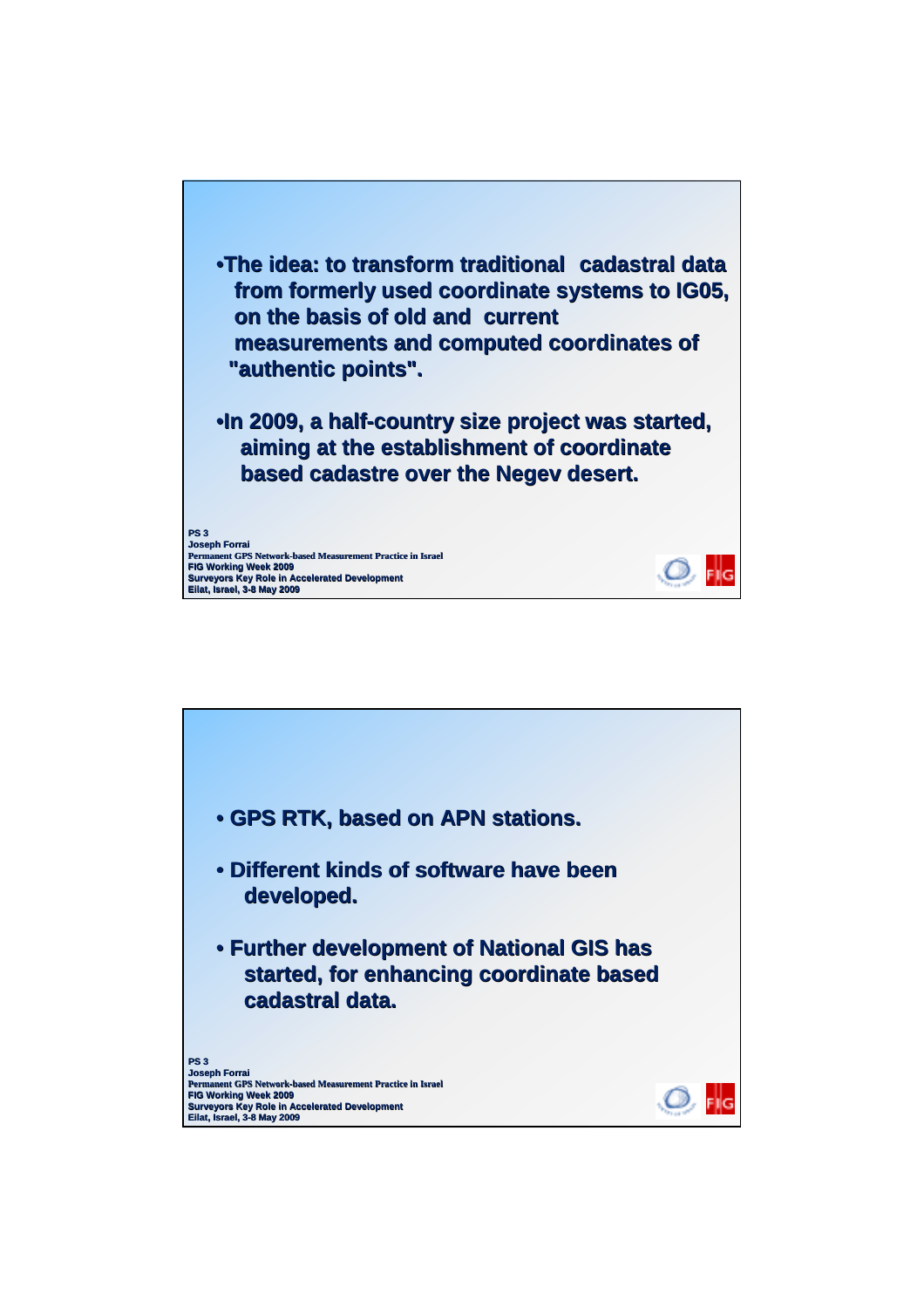

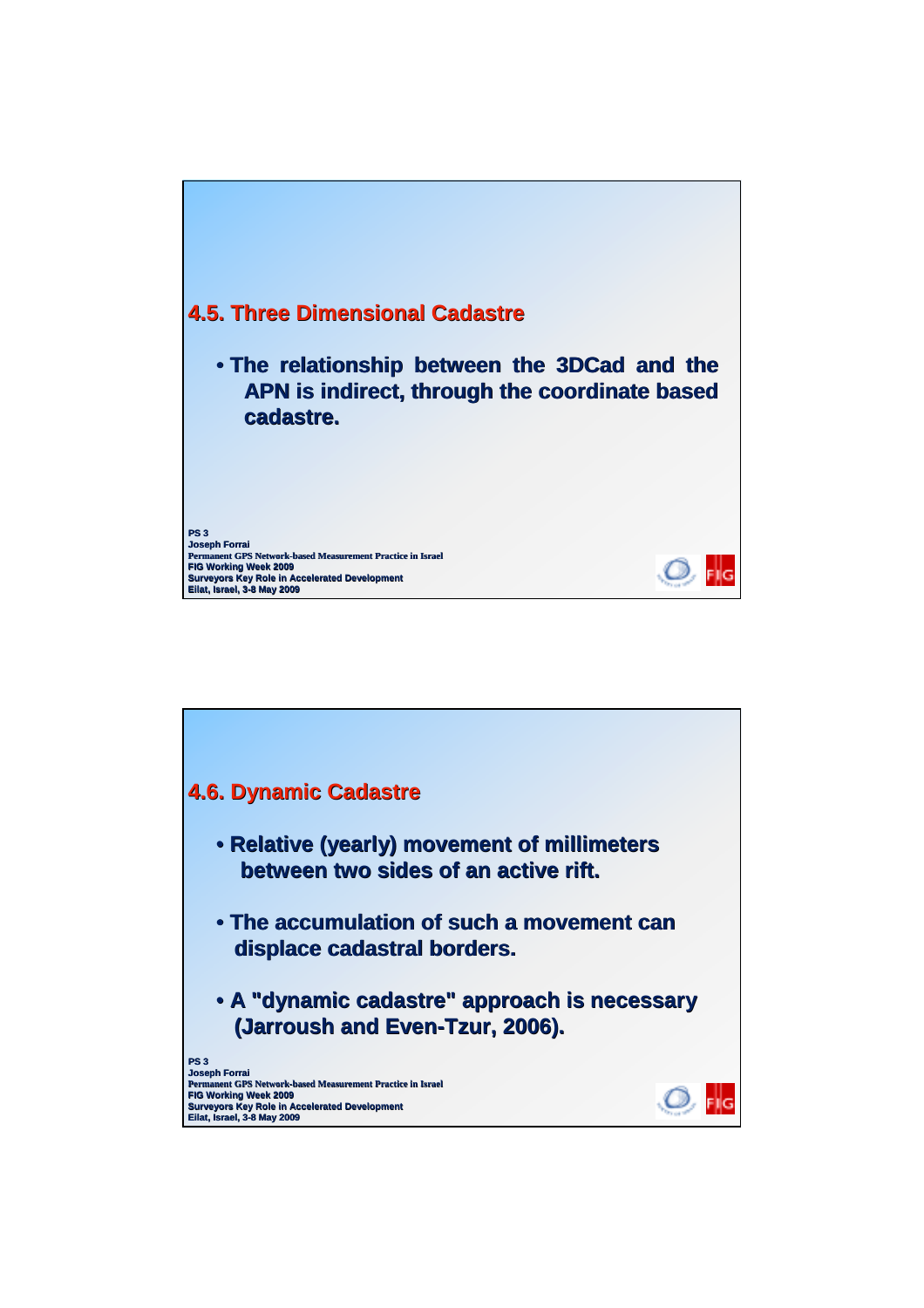**3. THE IMPACT OF PERMANENT STATIONS ON GEODETIC MEASUREMENTS 3.1. Measurements for Scientific Purposes 3.2. Horizontal Control Network, Densification 3.3. Vertical Control 3.3. Vertical Control 4. THE IMPACT OF APN ON CADASTRAL MEASUREMENTS 4.1. The Cadastre in Israel 4.1. The Cadastre in Israel 4.2. Geodetic Control Points for Cadastral mapping 4.3. Cadastral Boundary Point Measurements 4.4. Coordinate Based Cadastre 4.5. Three Dimensional Cadastre 4.6. Dynamic Cadastre 5. THE NEW SURVEYING REGULATIONS PS 3 6. CONSEQUENCIES 6. CONSEQUENCIES Joseph Forrai Permanent GPS Network-based Measurement Practice in Israel FIG Working Week 2009** Ö, FIG **Surveyors Key Role in Accelerated Development Eilat, Israel, 3-8 May 2009**

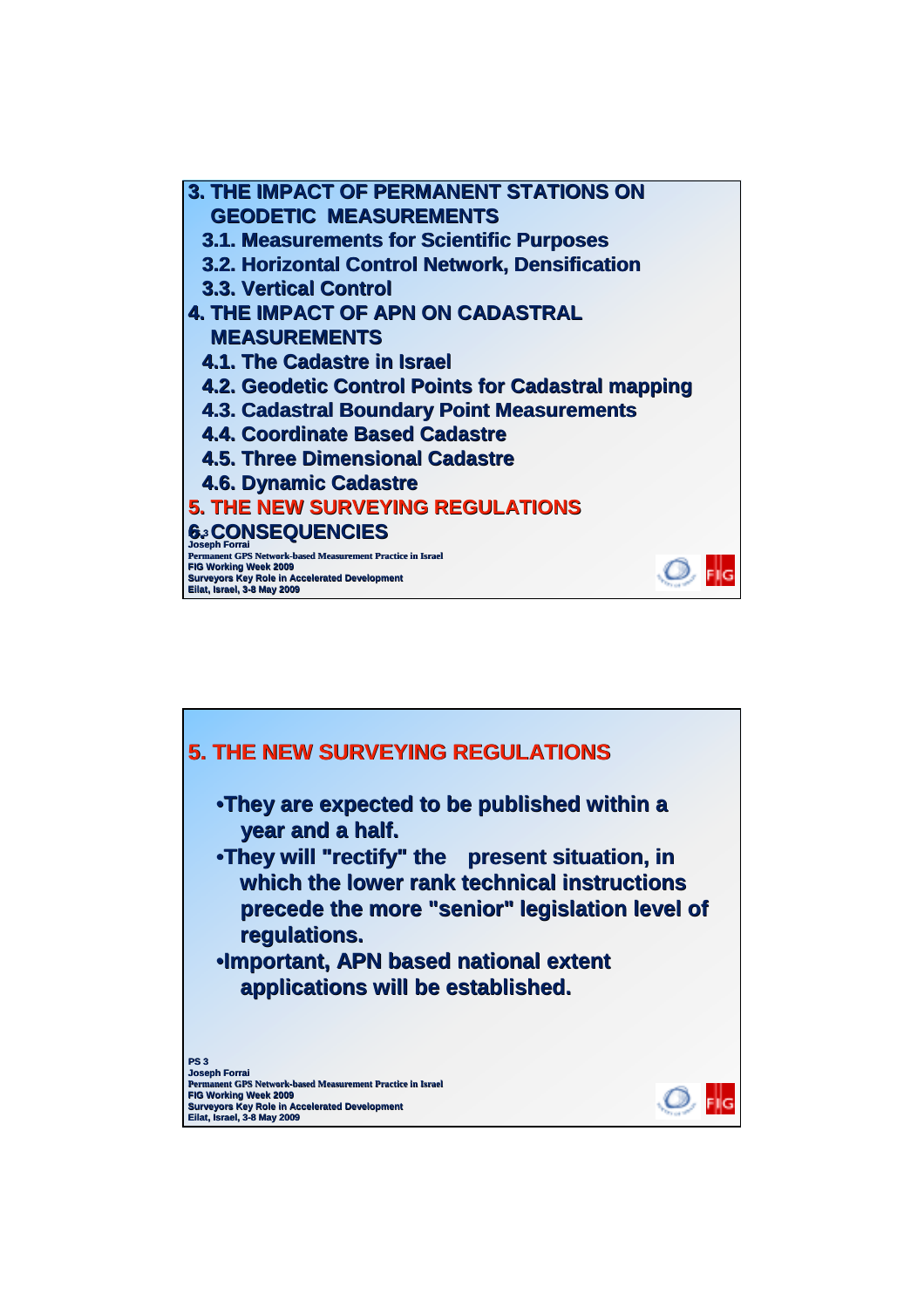**PS 3 6. CONSEQUENCIES 6. CONSEQUENCIES Joseph Forrai Permanent GPS Network-based Measurement Practice in Israel FIG Working Week 2009 Surveyors Key Role in Accelerated Development Eilat, Israel, 3-8 May 2009 3. THE IMPACT OF PERMANENT STATIONS ON GEODETIC MEASUREMENTS 3.1. Measurements for Scientific Purposes 3.2. Horizontal Control Network, Densification 3.3. Vertical Control 3.3. Vertical Control 4. THE IMPACT OF APN ON CADASTRAL MEASUREMENTS 4.1. The Cadastre in Israel 4.1. The Cadastre in Israel 4.2. Geodetic Control Points for Cadastral mapping 4.3. Cadastral Boundary Point Measurements 4.4. Coordinate Based Cadastre 4.5. Three Dimensional Cadastre 4.6. Dynamic Cadastre 5. THE NEW SURVEYING REGULATIONS**

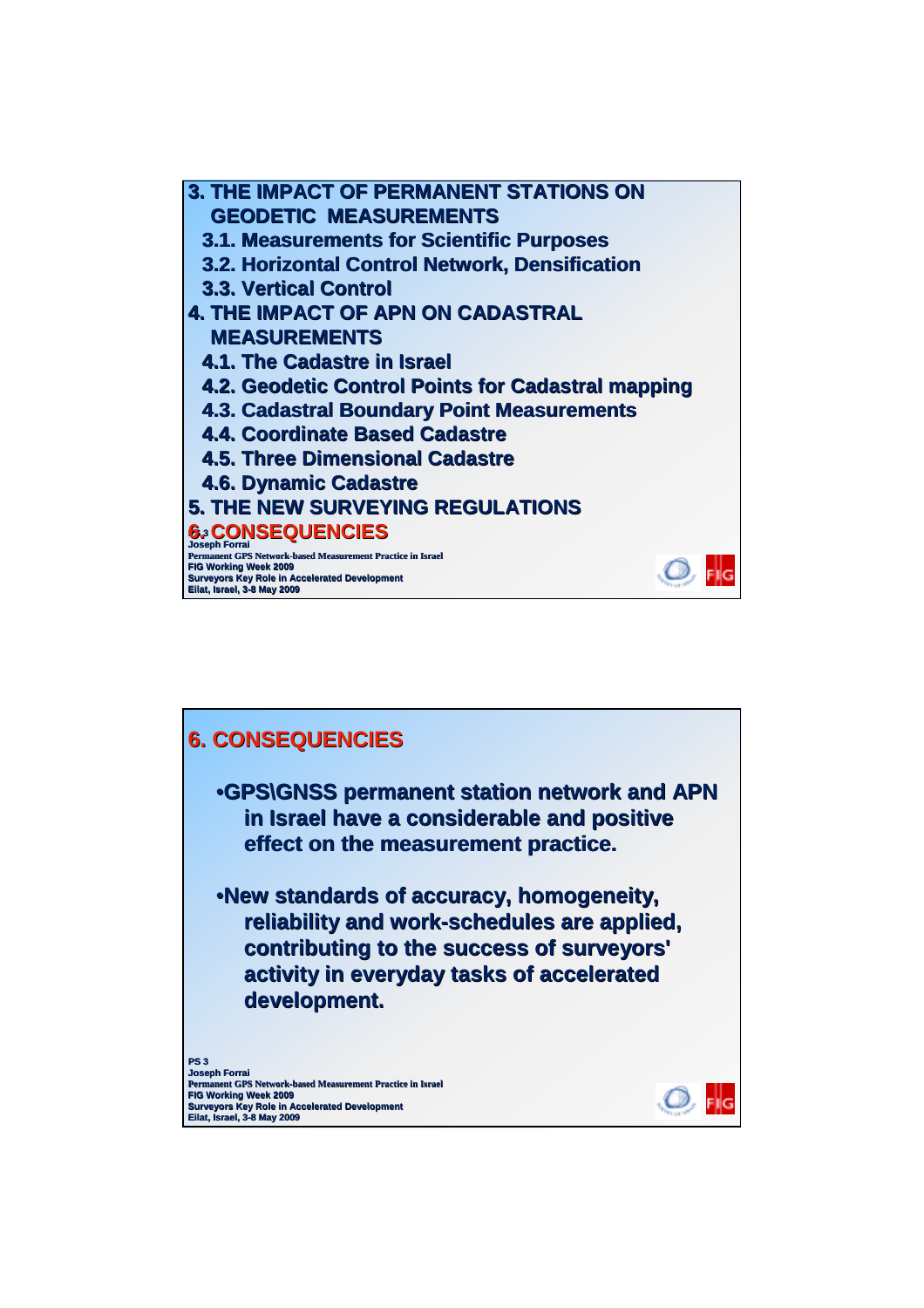

## **ACKNOWLEDGEMENT Special thanks to Dr. Ron Adler, former Director General of the Survey of Israel, Dr. Gershon Steinberg, Chief Scientist and Deputy DG for**

Geodesy of SOI, Dr. Gilad Even-Tzur, Senior **Lecturer, Head of the Division of Mapping and Geoinformation of the Israel Institute of Technology (Technion), Ms. Einat Salmon, Head, Division of Field (Technion), Ms. Einat Salmon, Head, Division of Field Geodetic Control of SOI and Mr. Yossi Melzer, Head, Dept. of Research of SOI for their constructive comments which resulted in the improvement of this comments which resulted in the improvement of this paper.** 

**Author thanks for their contribution to Mr. Moshe Rozenbloom, Ms. Marina Kozakov, Dr. Yaakov Tuchin, Mr. Samuel Grosman, Mr. Jad Jarroush, Prof. Shimon** 

**PS 3 Joseph Forrai Wdowinski, Ms. Noa Ben Yosef and Mr. Ofer Angert. Wdowinski, Ms. Noa Ben Yosef and Mr. Ofer Angert. Permanent GPS Network-based Measurement Practice in Israel FIG Working Week 2009**

**Surveyors Key Role in Accelerated Development Eilat, Israel, 3-8 May 2009**

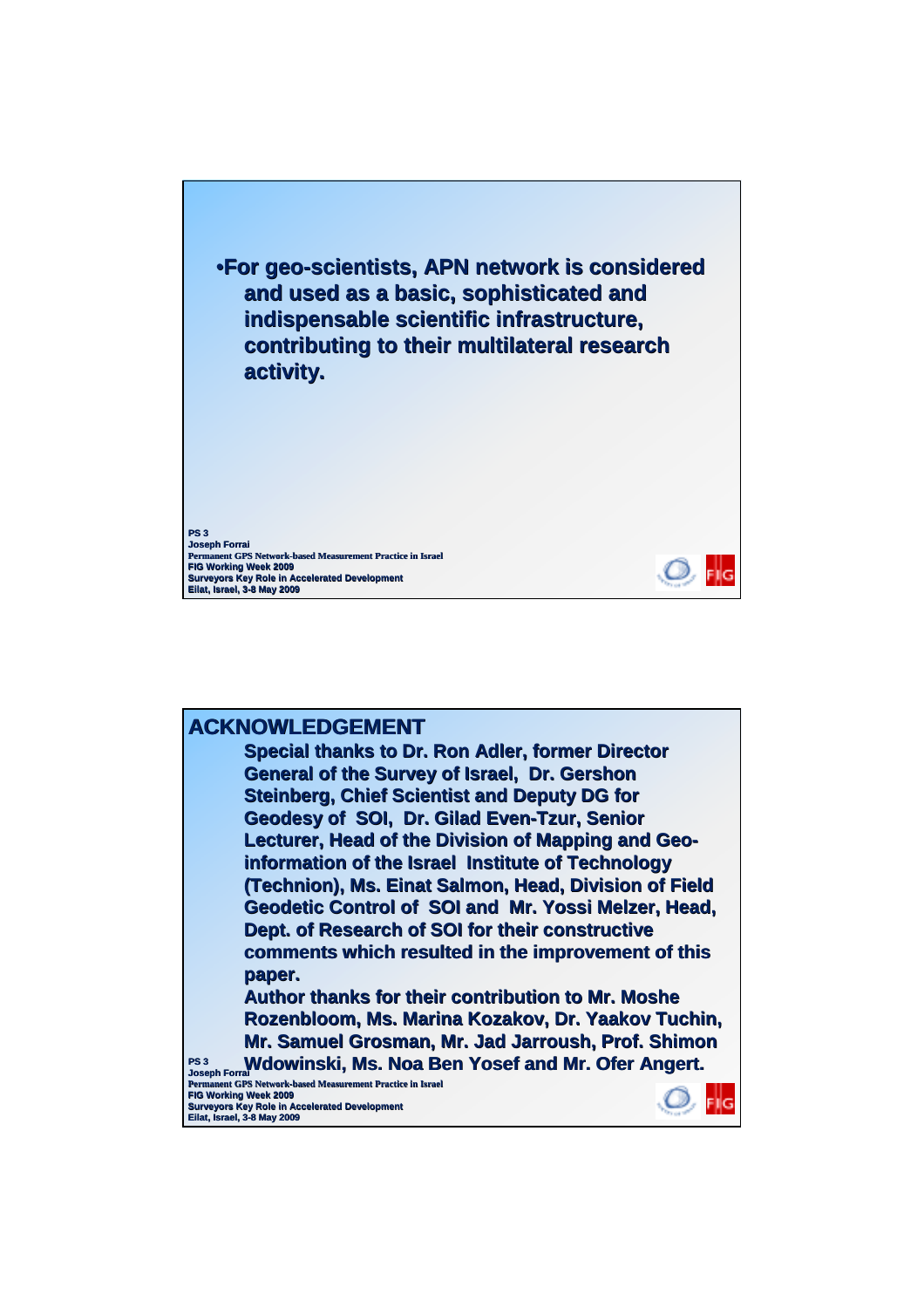## **WARNING**

GNSS is great, but does not guarantee your reputation automatically.

You should…



…set your dress-code as a surveyor did in the past centuries,…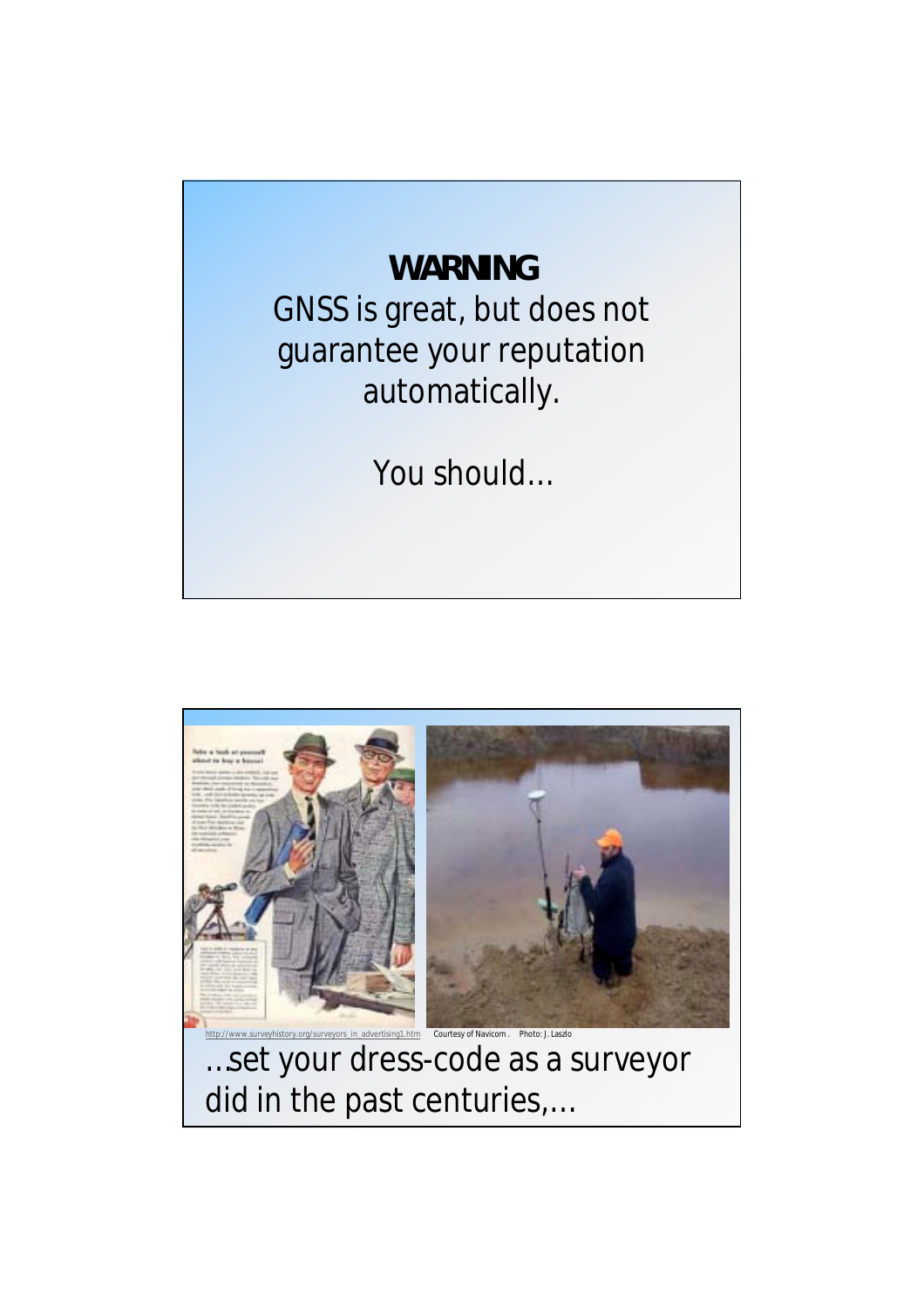



## **…YOU SHOULD RESPECT THE INSTRUMENTATION!!!**